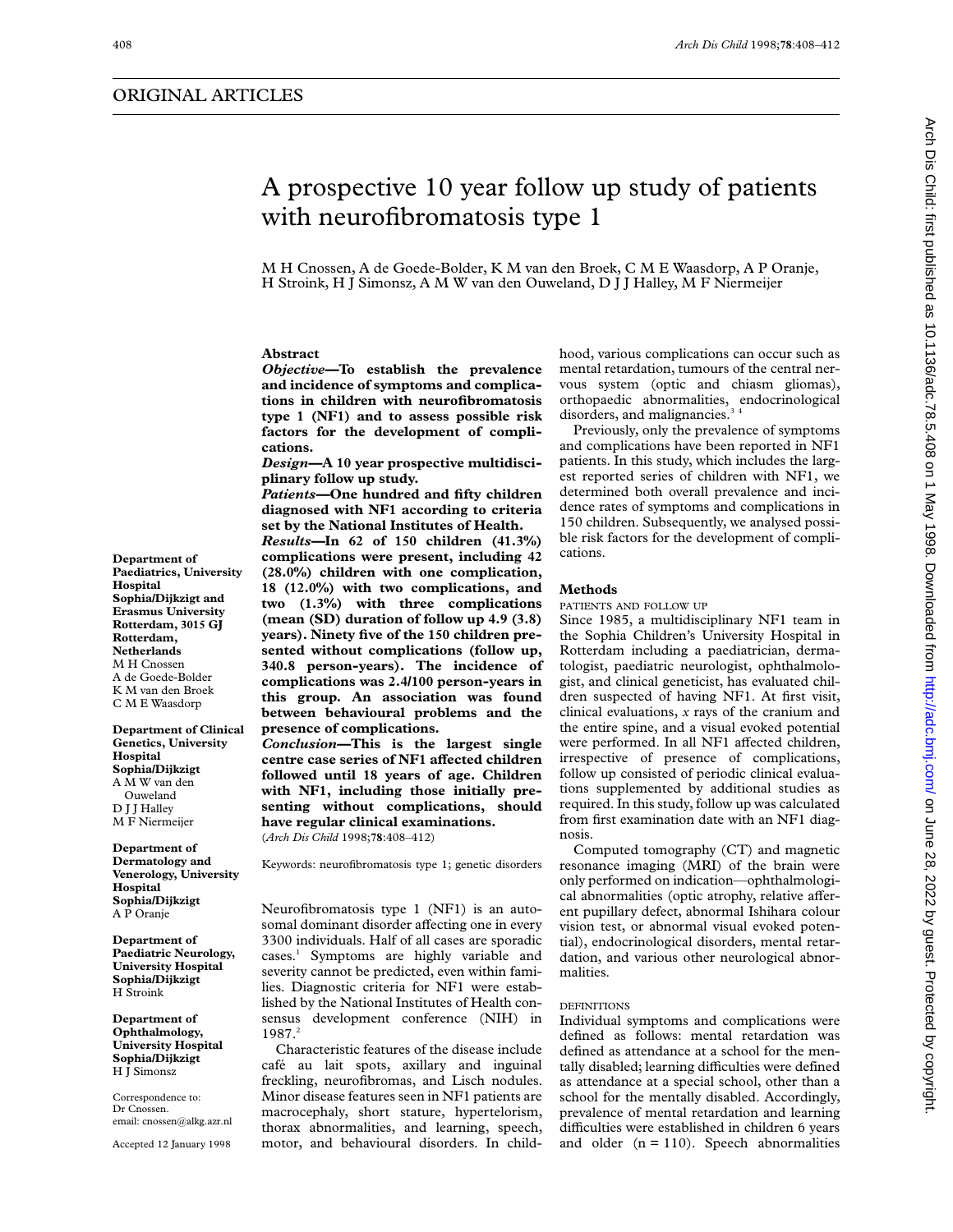were variable and often included late onset of speech as well as articulatory problems. Counselling by a speech therapist was recorded. Motor problems were defined as clumsiness on evaluation by a paediatric neurologist; support by a physiotherapist was reported. Behavioural problems varied from attention deficit hyperactivity disorders to aggressive behaviour and depression requiring psychiatric help.

Optic pathway gliomas reported in this study were detected on CT/MRI scans of the brain. Plexiform neurofibromas were defined as either a large, soft swelling with ill defined borders (diffuse plexiform neurofibroma) or a firm, spherical or ovoid shaped swelling (nodular plexiform neurofibroma).<sup>4</sup> Plexiform neurofibromas were interpreted as complications on the basis of either localisation or symptomatology. Threatening localisations included the head and neck, the vertebral column, paravertebrally and/or the perineum. Plexiform neurofibromas causing severe symptoms (pain, functional disorders, neurological deficits, and cosmetic disfigurement) were also considered to be complications.

Severe scoliosis was defined as a vertebral column abnormality requiring treatment, such as surgery or corset.

# PREVALENCE RATES

Prevalence was calculated on the basis of a symptom or complication on 1 January 1996 in children (younger than 18 years of age) diagnosed with NF1 according to NIH criteria. Nine children examined before 1985 by all specialists on a regular basis were also included in this study. This population will be referred to as group A ( $n = 150$ ).

The prevalence of symptoms and complications at initial presentation can be calculated easily by subtracting the number of occurring symptoms/complications (n) from the overall prevalence rate.

### INCIDENCE RATES

Incidence rates of symptoms and complications were established on 1 January 1996 in children (younger than 18 years of age) without complications at presentation who were diagnosed with NF1. This group of children, which is a subset of group A, will be called group B  $(n = 95)$ . These patients presented solely with café au lait spots, freckling, Lisch nodules, and/or dermal neurofibromas. Person-years, the denominator of the incidence rate, was defined by the first examination date with NF1 diagnosis and last examination date. Children reaching the age of 18 years before January 1996 were considered withdrawn alive.

Incidence rates of newly presenting complications were also computed in children with one or two complications at presentation. This group will be referred to as group  $C$  (n = 55) and is also a subset of group A. Person-years were defined by first examination with NF1 diagnosis and complication(s) and last examination date. Complications were defined as new when occurring more than one year after the presenting complication(s).

*Table 1 NIH diagnostic criteria in neurofibramatosis type 1 (NF1). Two or more of the criteria are necessary for a diagnosis of NF1*

### *Clinical signs*

- Six or more café au lait spots over 5 mm in greatest diameter in prepubertal individuals and over 15 mm in greatest diameter in postpubertal individuals
- Two or more neurofibromas of any type or one or more plexiform neurofibroma
- Freckling in the axillary or inguinal region

Optic or chiasma glioma

Two or more Lisch nodules (iris hamartomas)

A distinctive osseous lesion, such as sphenoid dysplasia or thinning of long bone cortex, with or without bowing and pseudoarthrosis

*Family history*

A first degree relative (parent, sibling, or offspring) with NF1 by the above criteria

# ANALYSIS

Clinical data were obtained from medical records and registered on a standardised form. Data were analysed with Dbase IV and SPSS 6.0. Associations between specific symptoms and the presence of complications were assessed by univariate analysis with the  $\chi^2$  test  $(p = 0.05,$  two sided). Risk factors tested included sex; age at NIH diagnosis; physical characteristics observed in children with NF1, such as macrocephaly, short stature, hypertelorism, thorax abnormalities, and mild scoliosis; as well as a variety of symptoms such as learning difficulties, motor disorders, behavioural problems and speech disorders.

# **Results**

During this prospective follow up study, 209 children were examined for a suspected diagnosis of NF1. NF1 was diagnosed according to NIH criteria (table 1) in 150 children (64 girls, 86 boys). Five children (3.3%) died of malignancies during the follow up period. Almost half of the NF1 affected children (46%) were referred by either a general practitioner or other primary health care worker. The others were referred by medical specialists.

### PREVALENCE RATES

Prevalence rates of diagnostic criteria and complications in group A are depicted in table 2. Mean (SD) age at last examination date was 10.4 (5.1) years. Mean (SD) duration of follow up was 4.9 (3.8) years.

# *Diagnostic criteria*

Six or more café au lait spots of the required diameter were found in 96.7% of NF1 affected children (mean age at presentation of sign, 3.1 (3.1) years). Freckling was found in 85.3% (mean age at presentation of sign, 6.3 (4.2) years). Dermal neurofibromas were found in 40.0% (mean age at presentation of sign, 8.9 (4.5) years). Plexiform neurofibromas were found in 26.6%, Lisch nodules were found in 52.0% (mean age at presentation of sign, 8.8 (3.6) years), and a distinctive osseous lesion (sphenoid dysplasia, thinning of long bone cortex) was seen in 7.8% of NF1 affected children (table 2). In addition, scalloping of the vertebral bodies was seen in five (4.0%) children and widened foramina of the vertebral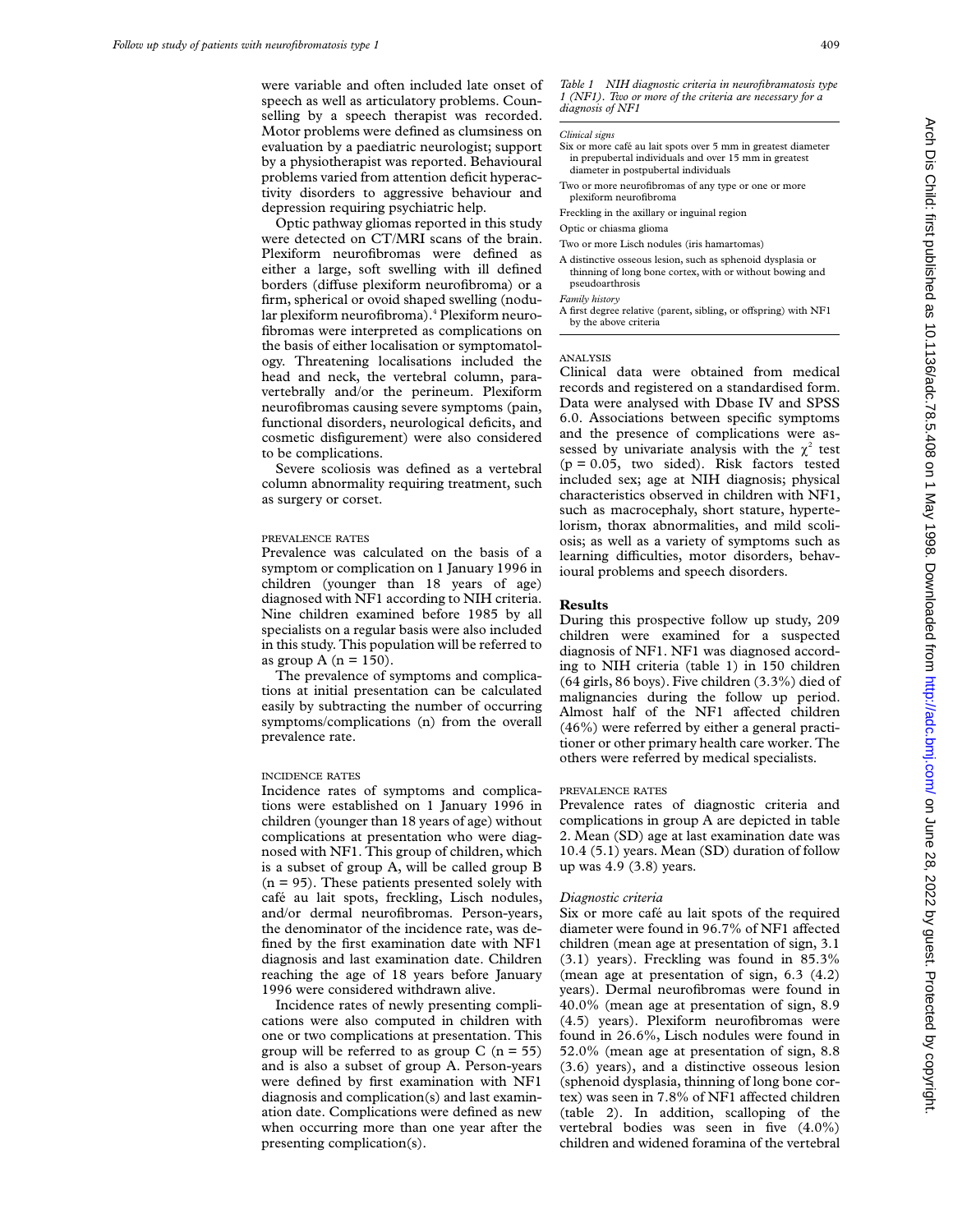|                                         | $\%$ (n)   | Huson and<br>colleagues <sup>7</sup> (%) | Obringer and<br>colleagues <sup>6</sup> (%) |
|-----------------------------------------|------------|------------------------------------------|---------------------------------------------|
| Diagnostic criteria                     |            |                                          |                                             |
| Café au lait spots                      | 96.7 (145) | $97 - 100$                               | 97.0                                        |
| Freckling                               | 85.3 (128) | 70.0                                     | 81.0                                        |
| Neurofibromas                           |            |                                          |                                             |
| Dermal                                  | 40.0(60)   | $0 - 40$                                 | 15.0                                        |
| Plexiform*                              | 26.6(40)   | 25.7                                     |                                             |
| Lisch nodules                           | 52.0 (78)  | $79 - 85$                                | 30.0                                        |
| Distinctive osseous lesion <sup>+</sup> | 7.8(11)    |                                          | 6.0                                         |
| Complications                           |            |                                          |                                             |
| Mental retardation                      | 17.2(19)   | 2.9                                      |                                             |
| Optic pathway glioma                    | 11.3(17)   | 5.1                                      | 4.0                                         |
| Epilepsy                                | 0.7(1)     | 5.1                                      |                                             |
| Plexiform neurofibroma‡                 | 18.0(27)   | 12.8                                     |                                             |
| Bowing                                  | 2.7(4)     |                                          |                                             |
| Pseudoarthrosis                         | 2.0(3)     | 7.8                                      | 6.0                                         |
| Hemihypertrophy                         | 2.7(4)     |                                          |                                             |
| Severe scoliosis                        | 2.0(3)     | 2.6                                      |                                             |
| Aqueduct stenosis                       | 0.7(1)     | 2.1                                      |                                             |
| Atlantoaxial dislocation                | 0.7(1)     |                                          |                                             |
| Endocrinological disorder               | 4.6(7)     |                                          |                                             |
| Central precocious puberty              | 2.0(3)     |                                          |                                             |
| Growth hormone deficiency               | 2.0(3)     |                                          |                                             |
| Diencephalic syndrome                   | 0.7(1)     |                                          |                                             |
| Malignancy                              | 4.0(6)     | $1.5***$                                 | 5.0                                         |
| Neurofibrosarcoma                       | 2.0(3)     |                                          |                                             |
| Malignant brain tumour                  | 2.7(4)     |                                          |                                             |
|                                         |            |                                          |                                             |

*Table 2 Prevalence rates of diagnostic criteria, symptoms, and complications in 150 unselected neurofibromatosis type 1 (NF1) children (group A)*

\*Total number of plexiform neurofibromas; †sphenoid and occipital dysplasia (number of *x* rays/ computed tomography scans of skull  $= 138$ ) and congenital bowing;  $\pm$ plexiform neurofibromas considered as complications; §one child was diagnosed with both an astrocytoma and a neurofibrosarcoma; ¶If available, percentages shown in NF1 patients  $\leq 18$  years (n = 39); \*\* rhabdomyosarcomas.

> bodies was seen in 10 (7.8%) children. In 74 of 150 (49.3%) cases one or more family members were also diagnosed with NF1.

### *Minor disease features*

Learning difficulties, speech abnormalities, behavioural problems, and motor disorders were seen in 33.0%, 58.7%, 47.3%, and 49.3% of children, respectively. A speech therapist was treating 76% of the children with speech abnormalities. Support by a physiotherapist was recorded in 66% of the children with motor disorders. Data on macrocephaly, short stature, hypertelorism, and thorax abnormalities have been reported elsewhere.<sup>5</sup>

### *Complications*

In summary, 62 group A patients (41.3%) had one or more complication, including 42 (28.0%) children with one complication, 18 (12.0%) with two complications, and two (1.3%) children with three complications. In 88 of 150 (58.7%) children no complications had been diagnosed at last examination date.

Ophthalmological symptoms were seen in 10 of the 17 children with an optic pathway glioma (58.8%). Three of the 17 (17.6%) children with an optic pathway glioma received radiotherapy owing to progressive visual loss. All but one child with an optic pathway glioma had abnormal visual evoked potentials at first presentation. Children with an endocrinological disorder after radiotherapy for an optic pathway glioma were excluded from this analysis  $(n = 2)$ .

Three of four children with bowing of the tibia developed pseudoarthrosis. One child presented with bilateral bowing and unilateral pseudoarthrosis, which is a rare condition. Histology reports of malignant brain tumours

*Table 3 Incidence rates of complications in 95 children presenting without complications (group B)*

|                           | Incidence rates/<br>100 person-years $(n)$ |
|---------------------------|--------------------------------------------|
| Optic pathway glioma      | 1.2(4)                                     |
| Plexiform neurofibroma    | 0.6(2)                                     |
| Atlantoaxial dislocation  | 0.3(1)                                     |
| Endocrinological disorder | 0.3(1)                                     |

*Table 4 Incidence rates of subsequent complications in 55 children presenting with one or two complications (group C)*

|                           | Incidence rate/<br>100 person-years $(n)$ |
|---------------------------|-------------------------------------------|
| Optic pathway glioma      | 0.3(1)                                    |
| Plexiform neurofibroma    | 0.3(1)                                    |
| Severe scoliosis          | 0.3(1)                                    |
| Atlantoaxial dislocation  | 0.3(1)                                    |
| Endocrinological disorder | 0.9(3)                                    |
| Malignancy                | 0.9(3)                                    |

included two astrocytomas, one medulloblastoma, and one oligodendroglioma (grade III).

### INCIDENCE RATES

*Symptoms and complications*

The total number of person-years in children presenting without complications was 340.8. The incidence of complications in group B is depicted in table 3. In group B, 2.4 complications developed for each 100 person-years. Complications developed in seven children (one complication developed in six children and two complications developed in one child). Incidence rates were highest for optic pathway glioma and plexiform neurofibroma. Univariate analysis for possible risk factors in group B showed an association between behavioural problems and the presence of complications  $(\chi^2)$ test,  $p < 0.05$ ).

Subsequent complications in children with one or two complications at presentation are depicted in table 4. The total number of person-years in this subset was 322.6. In group C, 3.0 complications developed for each 100 person-years. Most second/third complications were endocrinological or a malignancy. One patient with cervical dysplasias at presentation experienced atlantoaxial dislocation after surgery for a plexiform neurofibroma (Cnossen *et al*, unpublished data). There was no significant difference between the number of complications that developed in group B and group C (95% confidence intervals (CI), −0.05, 0.07;  $p > 0.05$ ).

### **Discussion**

This study presents prevalence and incidence rates of symptoms and complications, recorded during a prospective follow up study of a large group of NF1 affected children  $(n = 150)$ . Huson and colleagues $\theta$  documented the age range of presentation and prevalence of major complications in a smaller group of 39 NF1 patients who were younger than 18 years. Long term prospective follow up of children with NF1 was determined necessary to define the natural history of the disease. An analysis of the prevalence and applicability of the diagnostic criteria in children 6 years old and younger was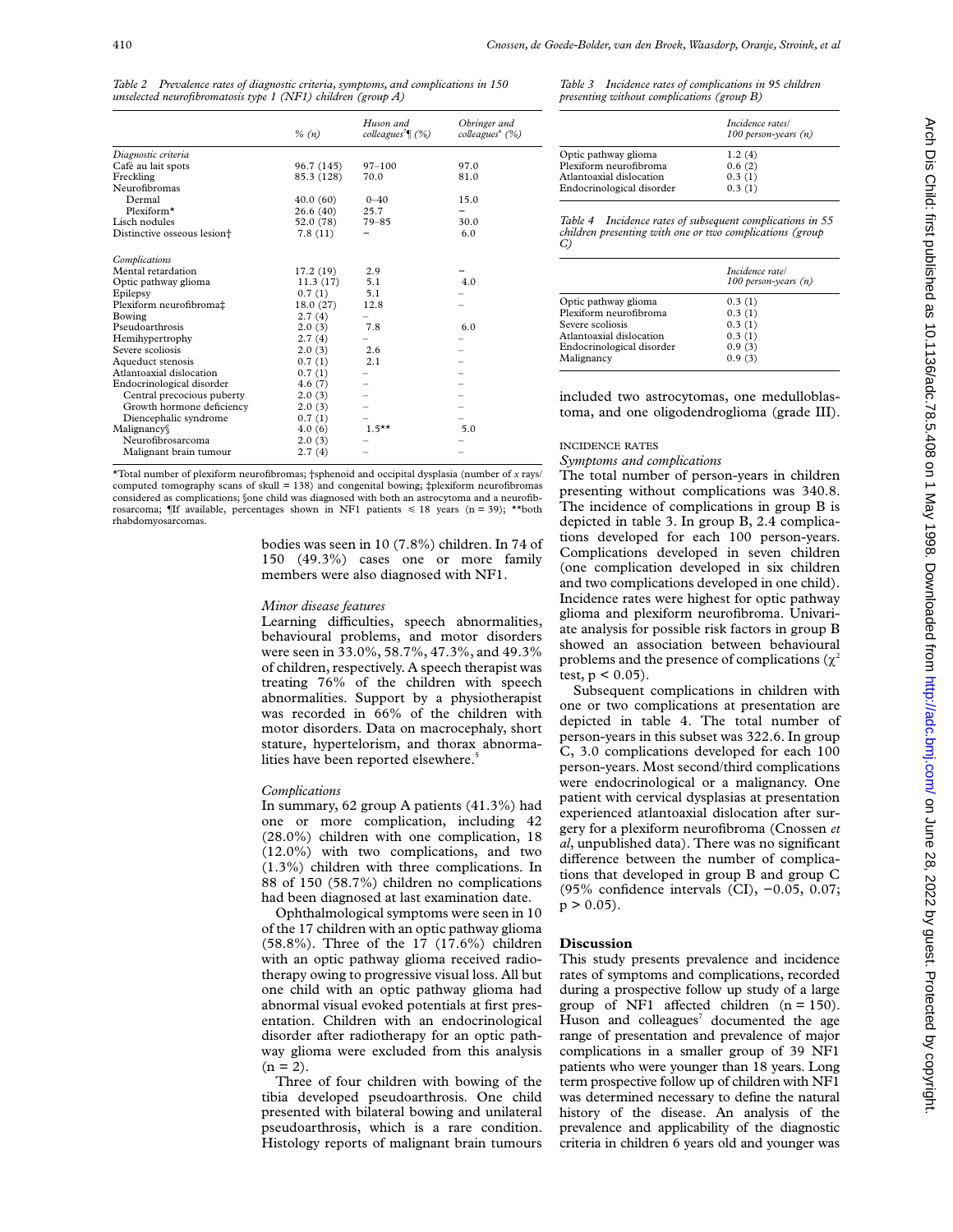given by Obringer and colleagues.<sup>6</sup> However, descriptions of complications were not included.

# PREVALENCE RATES OF SYMPTOMS AND COMPLICATIONS

Strikingly, in the study population as a whole, complications were observed in 42%; moreover, one third of these children had two or more complications of the disease.

The prevalence of the diagnostic criteria and severe scoliosis were similar to those reported in other studies. $2<sup>6</sup>$ 

Prevalence rates of learning difficulties, motor disorders, behavioural problems, and speech disorders were similar to those reported in other studies.<sup>8 9</sup> The high percentages of these problems emphasises the necessity of following up NF1 affected children and informing their parents about the association of these symptoms with the disease, so that educational and supportive measures can be taken.

The prevalence of optic pathway glioma has been variously reported, depending on the indication for brain imaging: 19%, if carried out routinely<sup>10</sup>; 11.3%, if performed because of suspected central nervous system tumours, eye problems and/or endocrinological abnormalities (this study); 5.1%, if carried out because of suspected eye problems.<sup>7</sup> We agree that routine neuroimaging for optic pathway glioma is not indicated because only half of the detected optic pathway gliomas in our study were symptomatic; one third of these presented with progressive visual loss. One of the three children in this series had central precocious puberty and an optic pathway glioma was found on MRI examination. This is in contrast with earlier observations of concurrence of chiasma glioma in all NF1 patients with central precocious puberty.<sup>11</sup>

Distinct from Huson and colleagues,<sup>7</sup> none of the NF1 patients in this series had a rhabdomyosarcoma. Therefore, our data suggest that this is a rare complication. Prevalence of epilepsy, pseudoarthrosis, and aqueduct stenosis were higher in the Welsh study. Contrastingly, except for two patients with delayed puberty, Huson did not observe any children with endocrinological disorders.<sup>7</sup>

# INCIDENCE RATES OF SYMPTOMS AND **COMPLICATIONS**

In the group presenting without complications, 2.4 complications developed for each 100 person-years. By way of illustration, follow up of 20 children presenting without complications for five years would lead to the discovery of more than two complications in the total group. This may not seem impressive but the complications in NF1 are severe and cause both serious morbidity and mortality. We feel that follow up of children is indicated on the basis of these data.

The incidence rate of subsequent complications in children presenting with one or two complications was 3.0/100 person-years, not significantly higher than in the group presenting without complications.

Because this is the first study on incidence rates of symptoms and complications in NF1 patients, there are no comparative data available. Although most of those with plexiform neurofibromas (88.9%) and optic pathway gliomas (70.6%) presented with symptoms at initial examination, they might also develop symptoms later on and present during follow up. Accordingly, optic pathway gliomas have been reported to develop in patients without abnormalities on MRI scan at presentation.<sup>12</sup>

However, most endocrinological disorders (57.1%) presented during follow up (table 4). Therefore, deviations from the growth velocity curve and premature manifestations of puberty should be recognised as possible endocrine complications of NF1. Malignancies were all acquired during follow up. Half of the presenting tumours developed in pre-existing plexiform neurofibromas.

An association was found between behavioural problems and the development of complications. However, behavioural problems may also be a consequence of complications in children and as such cannot be considered a risk factor.

# FUTURE PROSPECTS AND RECOMMENDATIONS

Our data indicate that routine *x* rays of the cranium and the entire spine are unnecessary, unless symptoms indicate these investigations. The observation of one case of atlantoaxial dislocation in a patient with cervical dysplasias and the 11.8% prevalence of this condition in NF1 leads to our recommending complete bidirectional cervical vertebral column *x* rays in all NF1 patients undergoing anaesthesia and/or surgery. Visual evoked potentials were a valuable addition to the ophthalmological examination at first presentation. Although the specificity of this test is low, sensitivity is high,<sup>13</sup> leading to detection and treatment of progressive optic pathway glioma at an early stage.

Our data provide justification for follow up of NF1 patients because they give the prevalence of complications at presentation, the increase of complications (incidence rate), and the overall prevalence of specific complications. We conclude that NF1 is a disease that is associated with various psychomotor problems and severe complications during childhood. The children merit regular surveillance by an experienced paediatrician, paediatric neurologist, and ophthalmologist. Factors predisposing children with NF1 towards the development of complications remain to be determined. Children without complications should be seen every one to two years, unless problems arise earlier. Children with complications at presentation should be examined more frequently. These children do not have a higher risk of subsequent complications than children presenting without complications. We hope that our prospective follow up study will be useful for physicians and clinical geneticists caring for NF1 patients and informing families about the nature and progress of the disease.

Many thanks to our NF1 patients and their parents for their<br>cooperation. Special thanks to D F Majoor-Krakauer for initiat-<br>ing the neurofibromatosis project and to Dr H A Moll and Dr C<br>M van Duijn for their advice with re study and for critical reading of the manuscript.